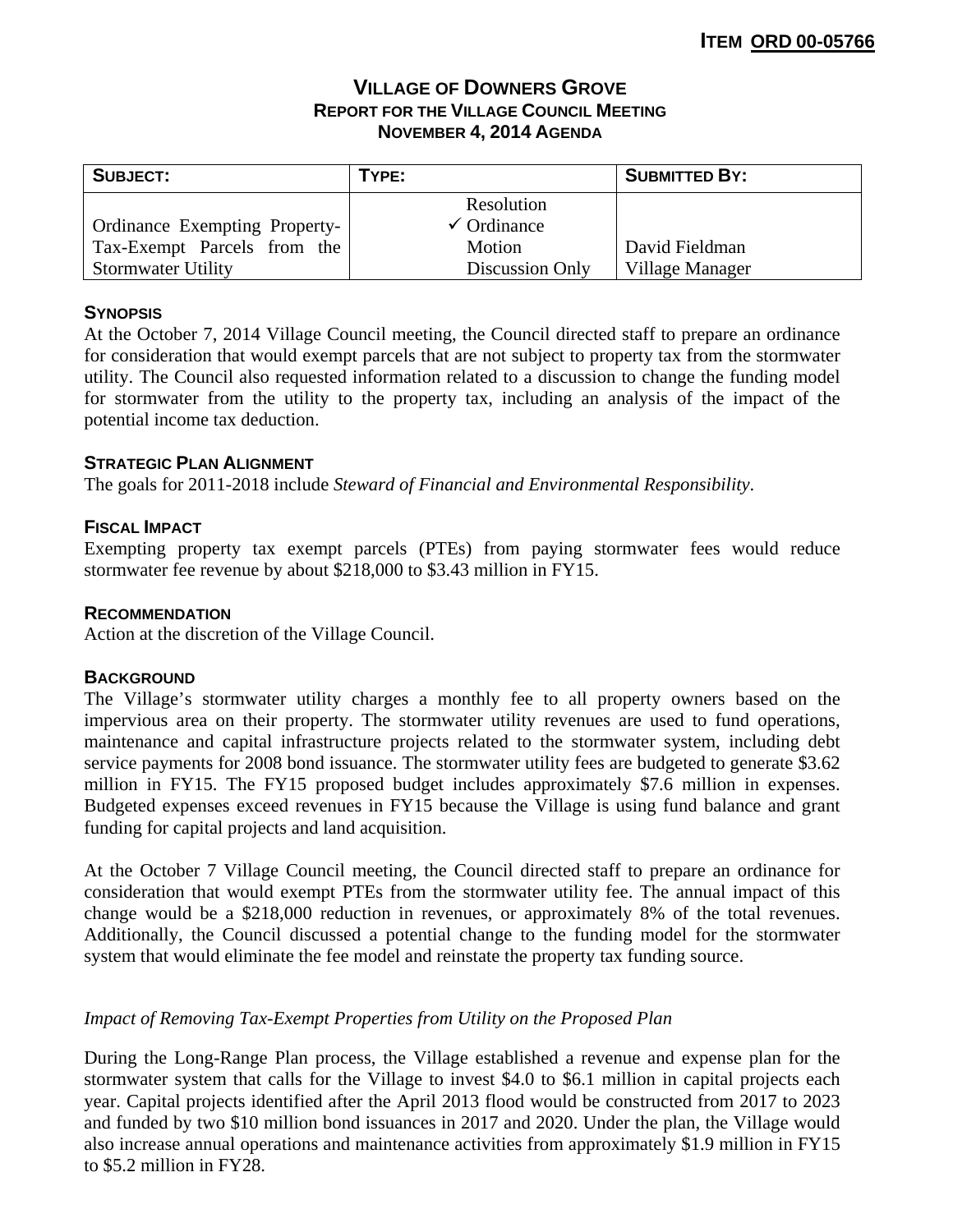There are many options for revising the revenue and expense plan if revenues are reduced. Staff reviewed the options and proposes a revision to the plan that reduces planned annual maintenance activities beginning in FY16. Annual maintenance spending would be reduced by \$160,000 annually, as compared to the plan, and bond issuances for capital projects would be delayed, resulting in a drop in capital spending in 2016 and 2017. The maintenance reduction would be ongoing; the impact on capital spending would last until 2019.

The plan would be revised as follows:

- Reduce annual planned maintenance spending by \$160,000 starting in 2016, approximately equivalent to 40,000 lineal feet in televising and storm sewer cleaning
- Reduce capital spending in 2016 (planned for \$2.8 million in one year, reduce to \$2.6 million over two years)
- Delay or reduce capital projects planned for 2016:
	- o St. Joseph Creek South Streambank Improvements
	- o Downtown Business District Water Quality Improvements
	- o Drain Tile Investigation
	- o Engineering and Land Acquisition for Future Drainage and Floodplain Improvements
- Delay bond issuances planned for 2017 and 2020 until 2018 and 2021. Finish April 2013 flood-related projects in 2024.

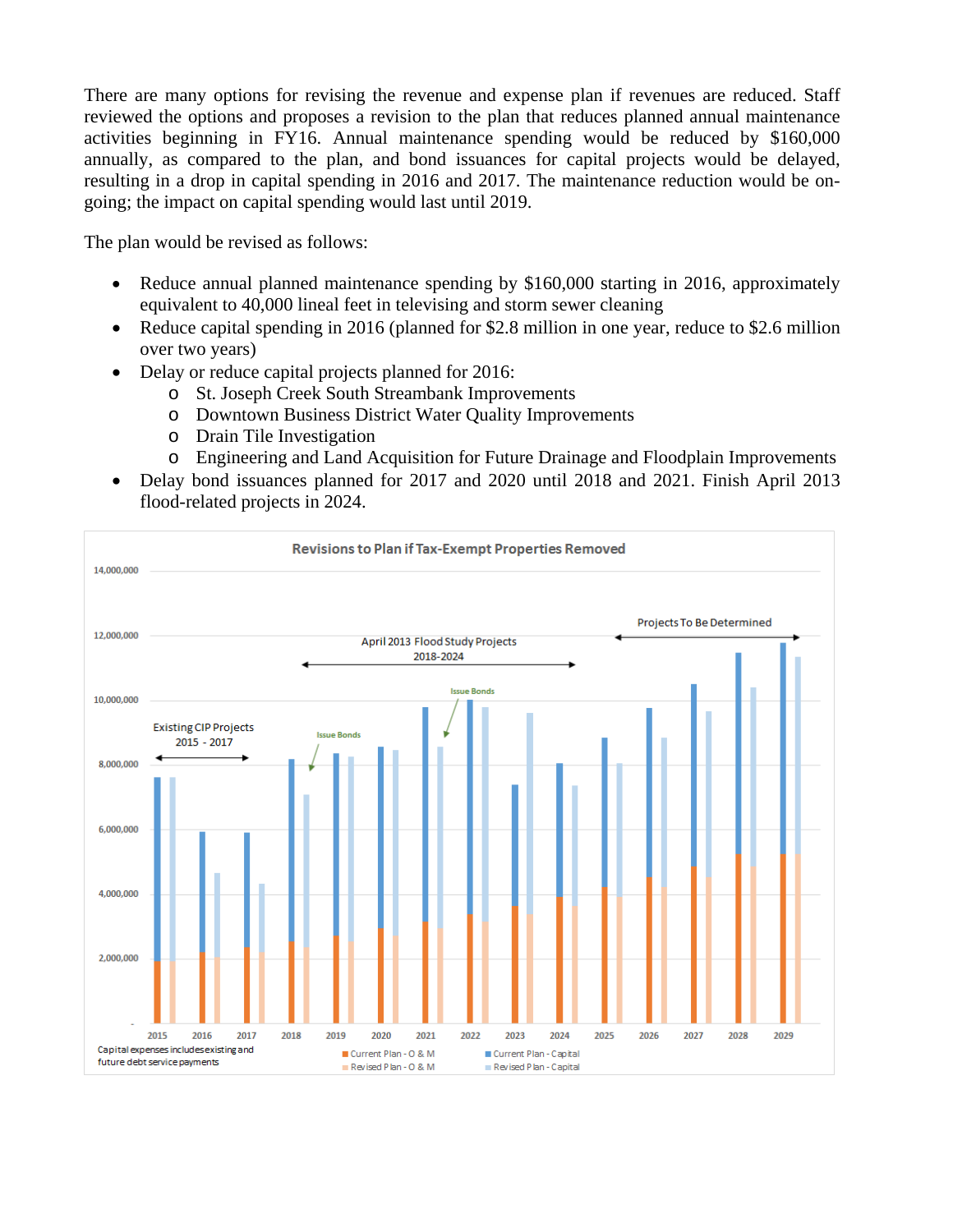# *Classification of Property Tax Exempt Parcels*

Based on Council direction, staff researched options for exempting only religious-based organizations. The Illinois Property Tax Code ("the Code") defines properties eligible for property tax exemptions based on their purpose. The Code sets forth approximately 30 different categories eligible for exempt status. Some examples are:

- Schools
- Government entities
- Libraries
- Cemeteries
- Religious purposes
- Charitable organizations  $(501(c)(3))$

The Illinois Property Tax Code language on exemptions is available here in Article 15 - Exemptions: http://www.ilga.gov/legislation/ilcs/ilcs3.asp?ChapterID=8&ActID=596

State law requires property owners requesting tax-exempt status for their property to submit an application (a State of Illinois form) to the County citing the applicable section of the Code and describing the use of the property. The County Board of Review makes a recommendation on whether to grant the exemption, but the ultimate decision is made by the Illinois Department of Revenue. If the IDOR grants the exemption, it will notify the County Assessor's Office so they remove the property from the tax rolls.

The Village currently uses the County data for billing purposes. This data identifies all PTEs, but does not identify the basis (section of the Code) under which the exemption was granted (i.e. it does not specify if it is a religious purpose or other  $501(c)(3)$  charitable organization).

The Village could exempt all PTEs or only those with a religious purpose using the Code's definition of religious purpose. If the Village chose to exempt all PTEs, then the County's data could simply be used. This process for identifying PTEs is transparent and has a low administrative burden. On the other hand, if the Village chose to exempt only those parcels with a religious purpose, that would require the Village to establish a separate application and appeals process.

### *Burden of Stormwater Expenses*

When the Village shifted to the stormwater utility model, it reduced the burden of maintaining the stormwater system on residents, as a greater proportion of revenues are paid by commercial, industrial and property tax exempt property owners. Residential properties previously contributed 76% of all revenues; now, these properties generate 47% of revenues.

The table below shows the proportion of burden on each type of parcel. If PTEs are removed, residential parcels will account for 52% of revenues.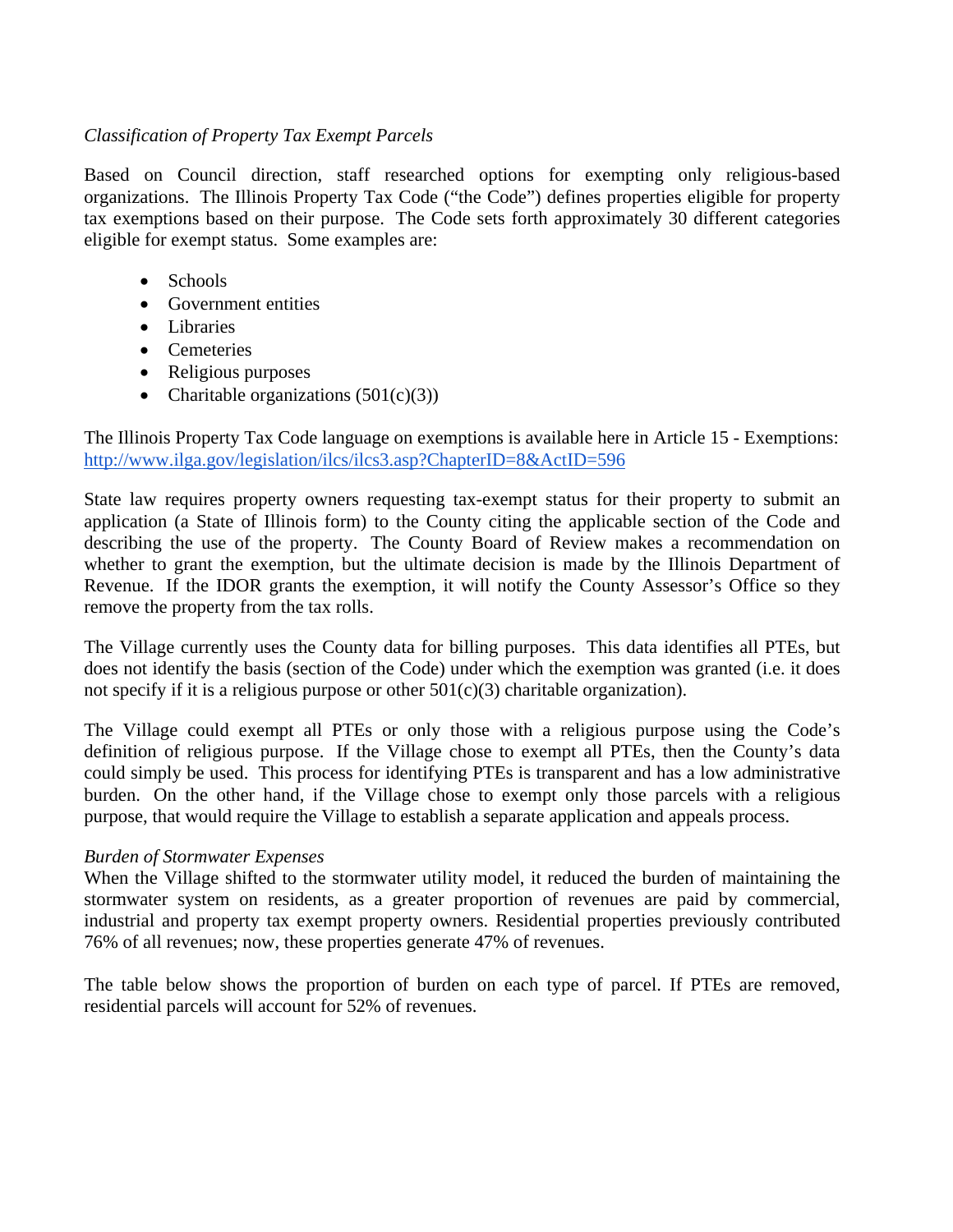*Percentage of Total Share of Stormwater Utility Revenues by Land Use Category* 

| <b>Land Use Category</b>   |        | <b>Property Tax Model</b> | <b>Utility Model</b> | <b>Utility Model, Exempt</b><br><b>PTEs</b> |
|----------------------------|--------|---------------------------|----------------------|---------------------------------------------|
| <b>Residential</b>         |        | 76%                       | 47%                  | 52%                                         |
| <b>Commercial</b>          |        | 21%                       | 36%                  | 39%                                         |
| <b>Industrial</b>          |        | 3%                        | 8%                   | 9%                                          |
| <b>Property Tax Exempt</b> |        | --                        | 9%                   |                                             |
|                            | Totall | 100%                      | 100%                 | 100%                                        |

# *Potential Change in the Funding Model for Stormwater*

When the Village implemented the stormwater utility in 2013, it reduced the property tax levy by \$1.98 million. In 2013, the Village collected approximately \$3.27 million in net revenues; following a 6% fee increase, the Village will collect \$3.36 million in FY14.

The plan for FY15 and going forward calls for an 8.7% increase in stormwater utility fees. The table below shows the impact to the typical house if the Village changes the funding model and seeks to generate the same amount of revenue (\$3.65 million) via the property tax. The typical house would pay an additional \$180.98 in property taxes; in contrast, the typical house would pay \$116.64 in stormwater utility fees. Therefore, the property tax model would cost a typical house an additional \$64 per year.

| 2015 Analysis                         | <b>Utility Model</b> | <b>Property Tax</b><br>Model | <b>Difference</b> |
|---------------------------------------|----------------------|------------------------------|-------------------|
| Revenue Available for Stormwater Fund | \$3,652,290          | \$3,652,290                  | \$0               |
| VoDG Tax Levy                         | 11,410,293           | 15,062,583                   | 3,652,290         |
| Annual SW Fee for Typical House       | 116.64               | 0.00                         | (116.64)          |
| Annual VoDG Property Tax for Typical  | 565.40               | 746.38                       | 180.98            |
| <b>Total Paid by Typical House</b>    | 682.04               | 746.38                       | 64.34             |

# *Value of Federal Income Tax Deduction*

For property owners that itemize their income tax deduction, property tax is an eligible deduction for federal taxes. For most homeowners, this would not fully offset the increase in property taxes that they would see if the Village shifted the costs of stormwater back to the property tax levy. The table below shows the value of deducting \$180.98 from federal income taxes and also shows how this offsets the increase.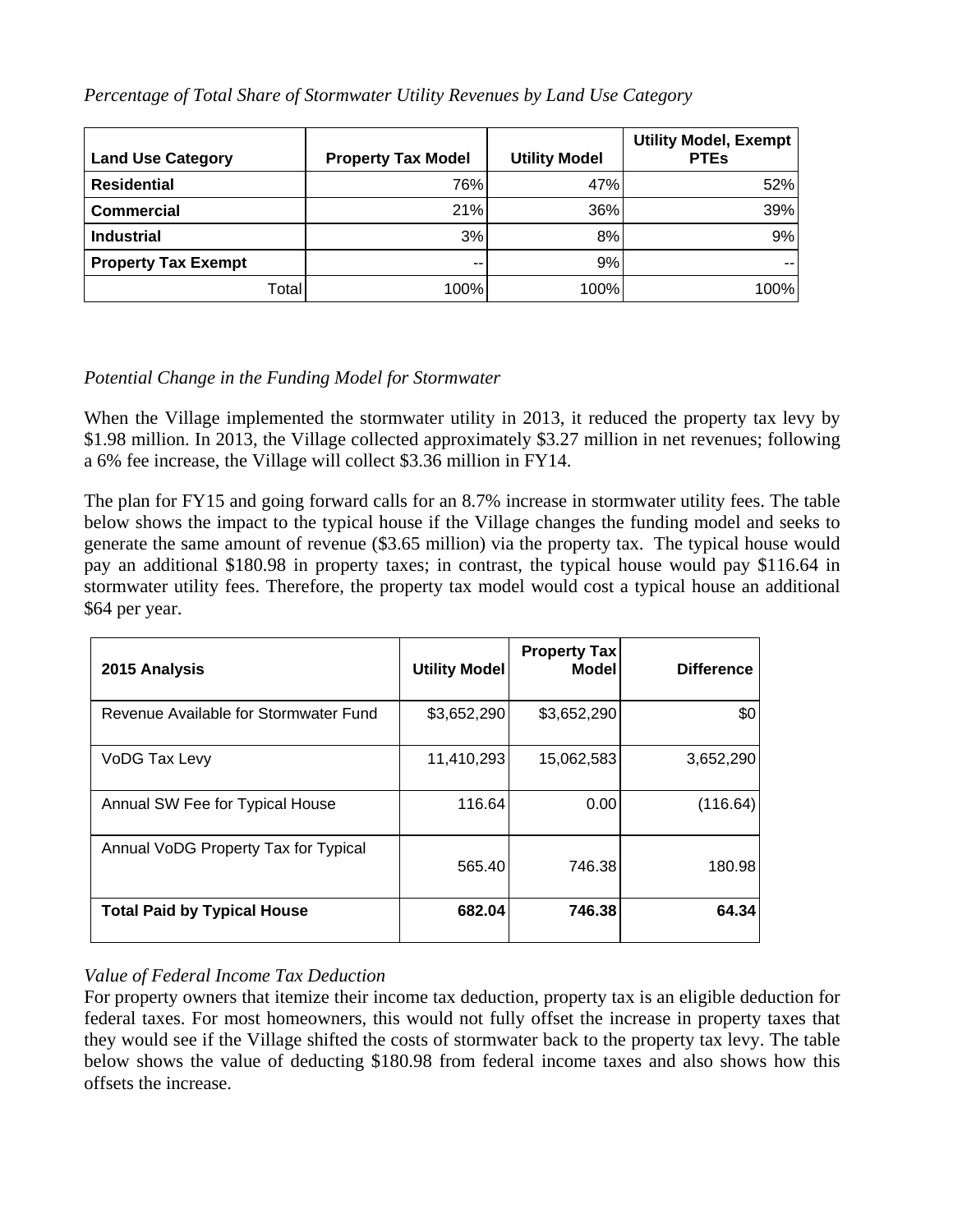| <b>Tax Bracket</b> | Value of Deducting \$180.98 from<br><b>Federal Income Tax</b> | <b>Net Cost (Benefit) After Income</b><br><b>Tax Deduction</b> |
|--------------------|---------------------------------------------------------------|----------------------------------------------------------------|
| 10%                | 18.10                                                         | 46.24                                                          |
| 15%                | 27.15                                                         | 37.19                                                          |
| 25%                | 45.24                                                         | 19.09                                                          |
| 28%                | 50.67                                                         | 13.66                                                          |
| 33%                | 59.72                                                         | 4.61                                                           |
| 35%                | 63.34                                                         | 1.00                                                           |
| 39.60%             | 71.67                                                         | (7.33                                                          |

*Long-Term Comparison of Cost to Residents of Stormwater Fee Model and Property Tax Model* Over time, residents would pay more in property taxes than on the stormwater fee, even with the federal income tax deduction. This assumes the Village continues to increase the fee per plan (8.7%) until 2028.

The table below shows how much more a resident in the typical home would pay annually, after the offsetting income tax deduction. This is based on the 25% tax bracket.

| Year | <b>SWU</b><br><b>Model</b> | <b>Property Tax</b><br><b>Model</b> | <b>Difference</b> | Increase in<br><b>Property Tax</b><br>Paid | Value of 25%<br><b>Deduction</b> | <b>Net Difference After</b><br>Deduction (25%<br>Bracket) |
|------|----------------------------|-------------------------------------|-------------------|--------------------------------------------|----------------------------------|-----------------------------------------------------------|
| 2015 | 682.04                     | 746.38                              | 64.34             | 180.98                                     | 45.24                            | 19.09                                                     |
| 2016 | 692.19                     | 762.12                              | 69.93             | 196.72                                     | 49.18                            | 20.75                                                     |
| 2017 | 703.22                     | 779.24                              | 76.02             | 213.84                                     | 53.46                            | 22.56                                                     |
| 2018 | 715.21                     | 797.84                              | 82.63             | 232.44                                     | 58.11                            | 24.52                                                     |
| 2019 | 728.24                     | 818.06                              | 89.82             | 252.66                                     | 63.17                            | 26.66                                                     |
| 2020 | 742.41                     | 840.05                              | 97.64             | 274.65                                     | 68.66                            | 28.97                                                     |
| 2021 | 757.81                     | 863.94                              | 106.13            | 298.54                                     | 74.63                            | 31.50                                                     |
| 2022 | 774.55                     | 889.91                              | 115.36            | 324.51                                     | 81.13                            | 34.24                                                     |
| 2023 | 792.74                     | 918.14                              | 125.40            | 352.74                                     | 88.19                            | 37.21                                                     |
| 2024 | 812.52                     | 948.83                              | 136.31            | 383.43                                     | 95.86                            | 40.45                                                     |
| 2025 | 834.02                     | 982.19                              | 148.17            | 416.79                                     | 104.20                           | 43.97                                                     |
| 2026 | 857.39                     | 1,018.45                            | 161.06            | 453.05                                     | 113.26                           | 47.80                                                     |
| 2027 | 882.80                     | 1,057.87                            | 175.07            | 492.47                                     | 123.12                           | 51.96                                                     |
| 2028 | 910.41                     | 1,100.71                            | 190.30            | 535.31                                     | 133.83                           | 56.48                                                     |

# **ATTACHMENTS**

**Ordinance** Revised Credit and Incentive Manual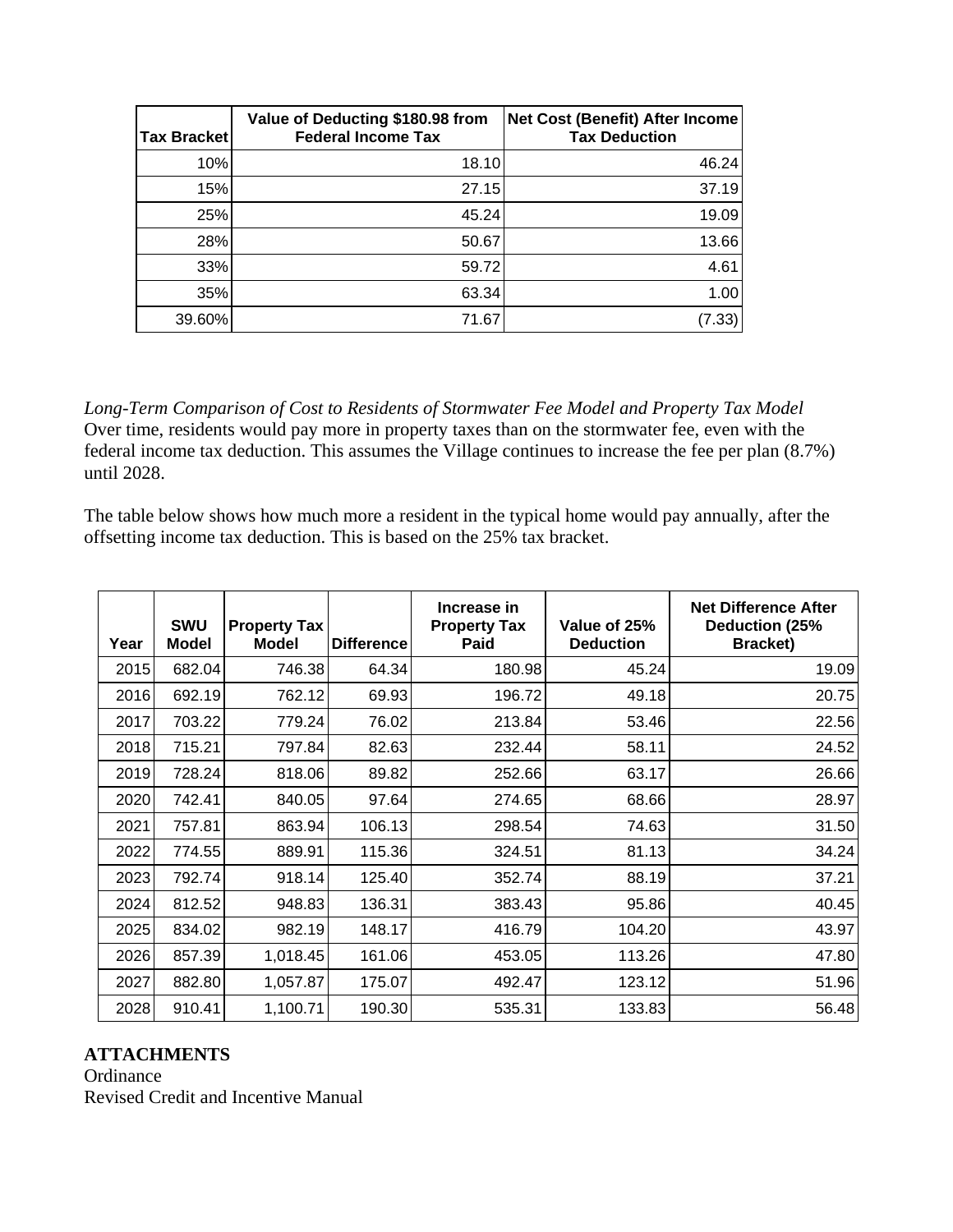# SW Fee Exemptions

# **ORDINANCE NO. \_\_\_\_\_**

#### **AN ORDINANCE EXEMPTING CERTAIN PROPERTY FROM STORMWATER UTILITY FEES**

BE IT ORDAINED by the Village Council of the Village of Downers Grove in DuPage County,

Illinois, as follows: (Additions are indicated by **shading**/underline; deletions by strikeout):

#### **Section 1. That Section 25.60. is hereby amended to read as follows:**

#### **25.60. Stormwater Utility Fee Established.**

A stormwater utility fee is hereby established and shall be imposed on each parcel of property in the Village, whether publicly or privately owned, or whether subject to or exempt from real property taxation, at the rate set forth in Section 25.66 as adopted by the Village Council and adjusted from time to time. Public rights-of-way shall not be subject to the stormwater utility fee.

#### **Section 2. That Section 25.66. is hereby amended to read as follows:**

#### **25.66. Stormwater Utility Fee Rates.**

(a) Authority of Village to set rates.

 The Village Council shall retain at all times the power and authority to set stormwater utility fee rates. The Village shall review the adequacy of the stormwater utility fee rate annually in conjunction with the budget process. The rate shall be revised periodically to reflect any change in local capital costs, operation, or maintenance, plus replacement costs. (b) Rates.

 (1) Effective January 1, 2014 the stormwater utility fee rate per Equivalent Runoff Unit (ERU) per month shall be \$8.94.

 (2) Single Family Residential. Each parcel within the single family residential classification shall be assessed the following stormwater utility fee based on a four tier structure which is tied to the amount of impervious area located on each parcel.

|                   | <b>Parcel Description</b>                                             | Number of ERUs per parcel          |
|-------------------|-----------------------------------------------------------------------|------------------------------------|
| Tier 1            | parcels with 1 to 2,500 square feet of impervious $\vert 0.75$ ERU    |                                    |
|                   | area                                                                  |                                    |
| Tier 2            | parcels with $2,501$ to $4,000$ square feet of $1.0$ ERU              |                                    |
|                   | impervious area                                                       |                                    |
| Tier 3            | parcels with $4,001$ to $7,000$<br>square feet of 1.5 ERUs            |                                    |
|                   | impervious area                                                       |                                    |
| Tier <sub>4</sub> | parcels with more than 7,000 square feet of The actual number of ERUs |                                    |
|                   | impervious area                                                       | rounded to the next whole ERU      |
|                   |                                                                       | multiplied by the rate per ERU as  |
|                   |                                                                       | set forth in Section $b(1)$ above. |

 (3) Non-Single Family Residential. All non-single family residential parcels in the Village shall be assessed a stormwater utility fee based on the measured number of ERUs on the parcel multiplied by the rate per ERU as set forth in Section b(1) above. All fractional ERUs will be rounded up to the next whole ERU.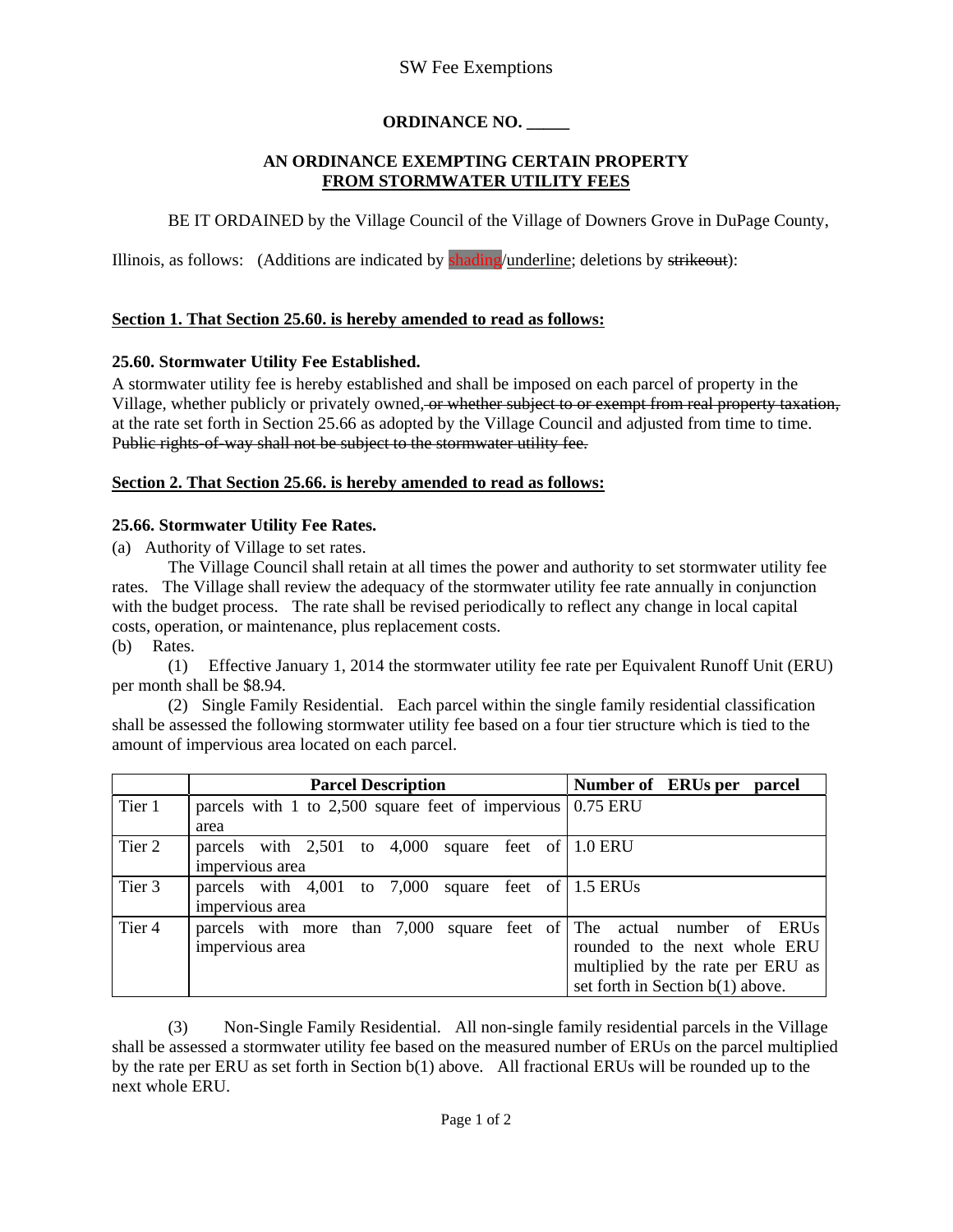# SW Fee Exemptions

 (4) Vacant Parcels. The Village shall assess vacant parcels a stormwater utility fee that is equivalent to 0.3 ERU.

|      | (5) |     | Exemptions. The following property shall be exempt from paying the stormwater utility |
|------|-----|-----|---------------------------------------------------------------------------------------|
| fee: |     |     |                                                                                       |
|      |     | (a) | Parcels that have been granted a property tax exemption in accordance with the        |
|      |     |     | provisions of Article 15 of the Illinois Property Tax Code (35ILCS 200/15 et seq.).   |
|      |     | (b) | Public rights-of-way.                                                                 |

**Section 3.** That all ordinances or parts of ordinances in conflict with the provisions of this ordinance are hereby repealed.

**Section 4.** That this ordinance shall be in full force and effect from and after its passage and publication in the manner provided by law.

Mayor

Passed: Published: Attest:

Village Clerk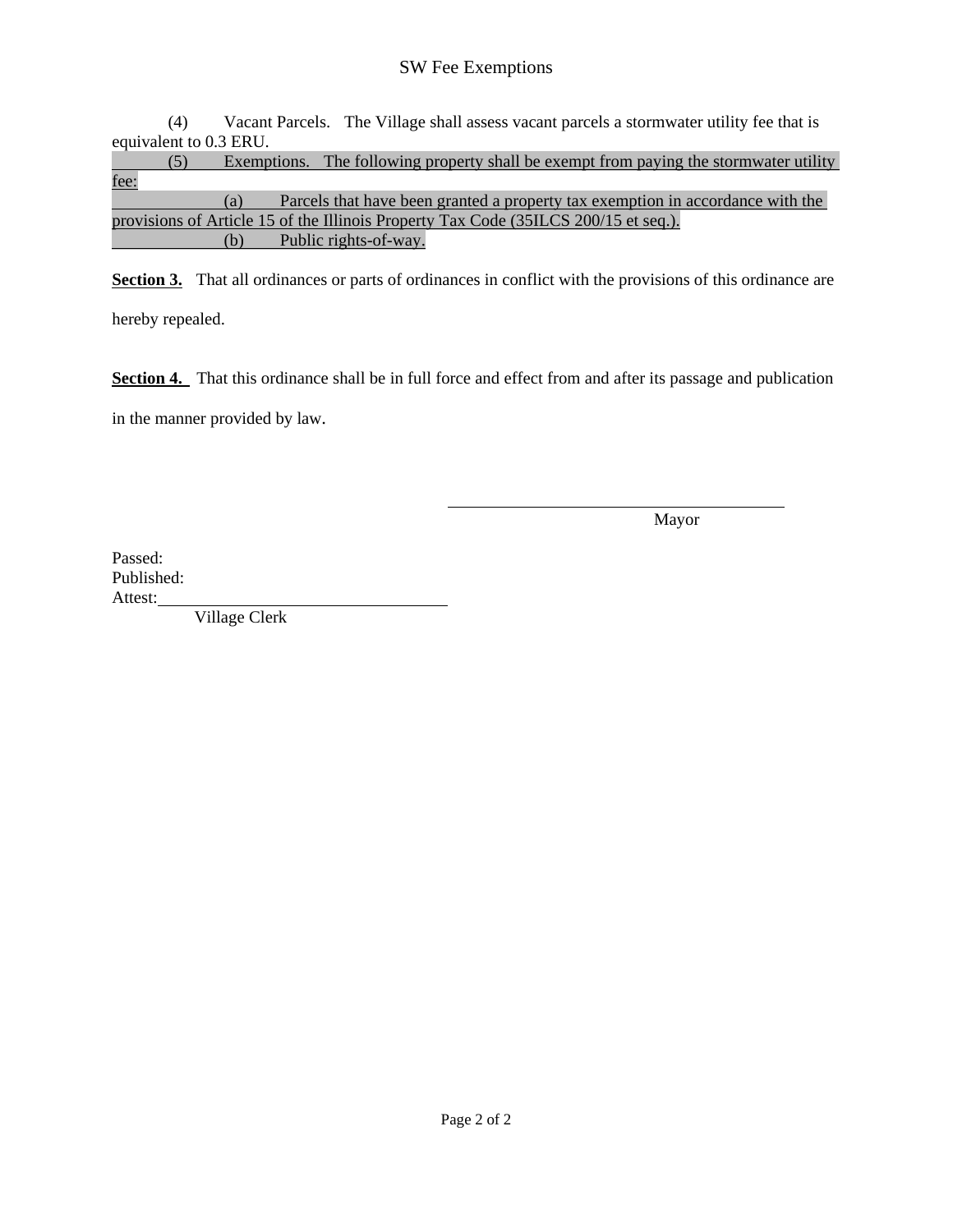

# **Village of Downers Grove Administrative Regulation Issued by Village Manager**

| Description: | STORMWATER CREDIT & INCENTIVE MANUAL                                                                                                                                                                                          |                                  |        |
|--------------|-------------------------------------------------------------------------------------------------------------------------------------------------------------------------------------------------------------------------------|----------------------------------|--------|
| Manager's    | Name: David B. Fieldman, Village Manager                                                                                                                                                                                      | Effective<br>Date:               | 1/1/15 |
|              | Category: Engineering and Public Works                                                                                                                                                                                        |                                  |        |
|              | New Administrative Regulation<br><b>Amends Previous Regulation Dated:</b><br>Description of Previous Regulation (if different from above):<br>Removes Grant Program and tax exempt properties<br>from SW Utility Requirements | $5/1/14$ ; $2/1/14$ ;<br>8/21/12 |        |

# **STORMWATER CREDIT & INCENTIVE MANUAL**

#### **PURPOSE**

The Village of Downers Grove recognizes the need for the management of a Village-wide stormwater system; and recognizes the benefits when property owners proactively manage stormwater on their property. Therefore, the Downers Grove Stormwater Credit & Incentive Manual is implemented as follows:

#### **1.0 Introduction**

It is the intent of the Village of Downers Grove to encourage property owners to proactively manage stormwater on their property by incorporating sustainable stormwater management practices that reduce the negative impact of development on the drainage system. To acknowledge the impact that on-site stormwater management can have on the Village's stormwater management program costs, this credit and incentive manual for the stormwater utility fee has been developed.

Credit programs are a process through which stormwater utility fees can be reduced on a recurring basis, while incentives are a one-time reduction of the fee. Applications for the credits and incentives are available on the [Village](http://www.downers.us/res/stormwater-management/stormwater-utility) [website,](http://www.downers.us/res/stormwater-management/stormwater-utility) the Public Works facility, and Village Hall.

In addition to describing those activities which may qualify for a credit or incentive, this manual outlines the basis for determining the extent of the credit or incentive and the conditions required to remain eligible for a stormwater utility fee credit or incentive.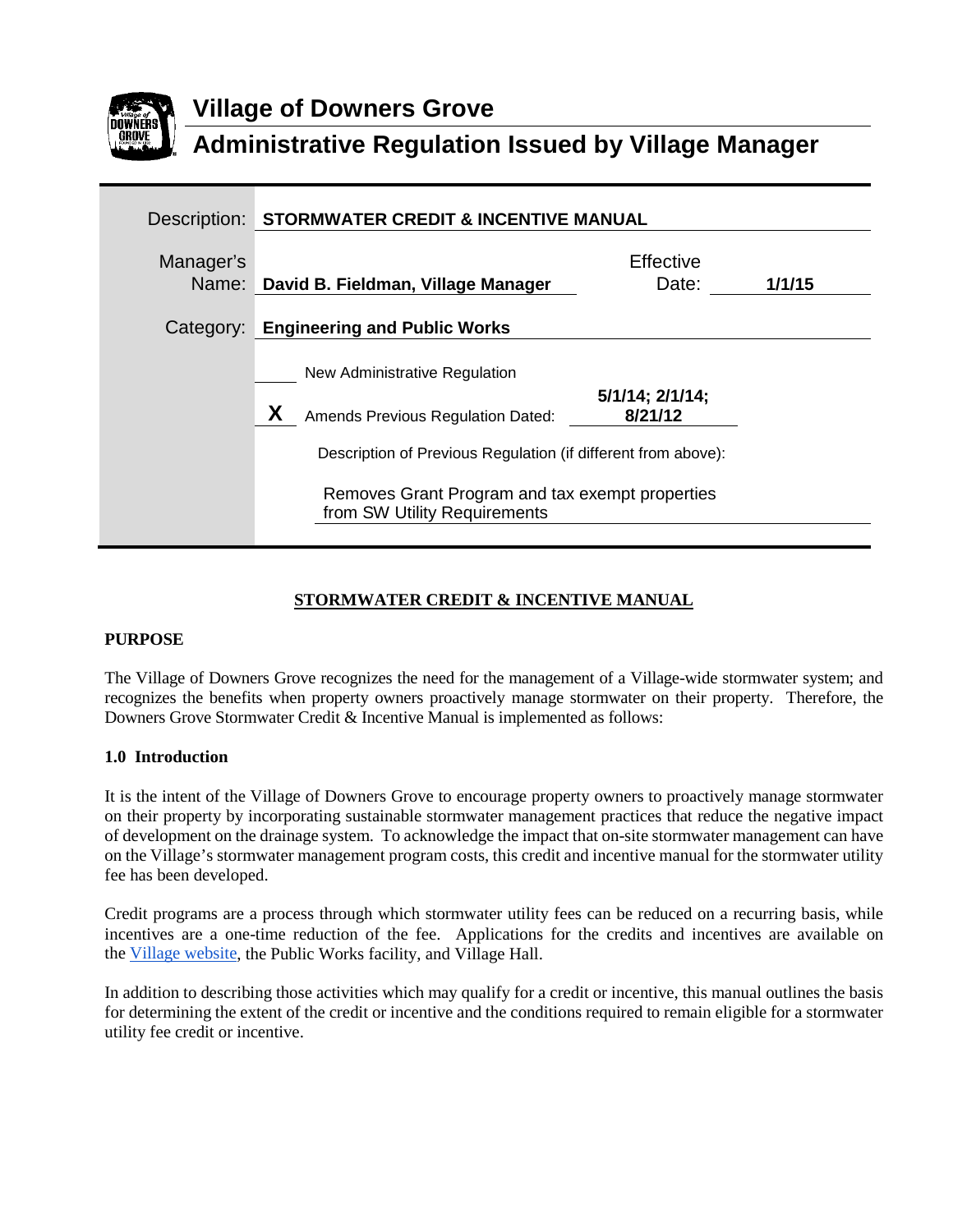### **2.0 Credits**

### **2.1 Eligibility for Credit**

In order for an applicant to be eligible to receive a stormwater utility fee credit, an applicant must receive a Stormwater Utility bill from the Village. The credit may be given for each hydrologically contiguous parcel under common ownership which is served by the same stormwater facility.

### **2.2 Stormwater Utility Fee Credits**

There are six types of credits available:

- 1. Site Runoff Rate Reduction (detention basin)
- 2. Volume Reduction (retention basin, permeable pavement, cisterns, etc.)
- 3. Water Quality (Best Management Practices BMPs)
- 4. Direct Discharge (outside & downstream of the Village's stormwater system)
- 5. Education
- 6. Partnership (provide land/facilities to Village to manage stormwater)

### **2.2.1 Site Runoff Rate Reduction Credit**

A credit may be available for applicants who discharge stormwater from all or a portion of their impervious area to a detention basin owned and maintained by the applicant. The detention basin must be designed and comply with all standards and requirements as set forth in Chapter 26 of the [Downers Grove Municipal](http://www.downers.us/public/docs/code/Chapter26.pdf) [Code.](http://www.downers.us/public/docs/code/Chapter26.pdf)

### **2.2.2 Volume Reduction Credit**

A credit may be available for applicants who own and maintain qualifying stormwater management facilities that reduce the volume of stormwater leaving the property. The stormwater management facility must be designed and comply with all standards and requirements as set forth in Chapter 26 of the [Downers Grove Municipal](http://www.downers.us/public/docs/code/Chapter26.pdf) [Code.](http://www.downers.us/public/docs/code/Chapter26.pdf) Some volume reduction facilities and activities may also improve the quality of stormwater runoff and as a result an applicant qualifying for a volume reduction credit may also qualify for a water quality credit.

### **2.2.3 Water Quality Credit**

A credit may be available for applicants who own and maintain qualifying stormwater management facilities and activities that improve the quality of stormwater runoff through best management practices (BMPs). The water quality credit may be granted if it is demonstrated that the installed BMPs are designed to remove a minimum of 75% of total suspended solids as measured on an annual basis. The suspended solid removal shall be based on the DuPage County Water Quality Best Management Practices Technical Guidance Manual, latest edition. The credit will be calculated based on the portion of impervious area draining to the BMP in the same manner as the site runoff rate reduction credit.

### **2.2.4 Direct Discharge Credit**

A credit may be available to applicants who can demonstrate that all or a portion of their impervious area discharges outside and downstream of the Village's stormwater system. Applicants are required to submit site plans demonstrating the portion of the impervious areas discharging outside the Village stormwater system.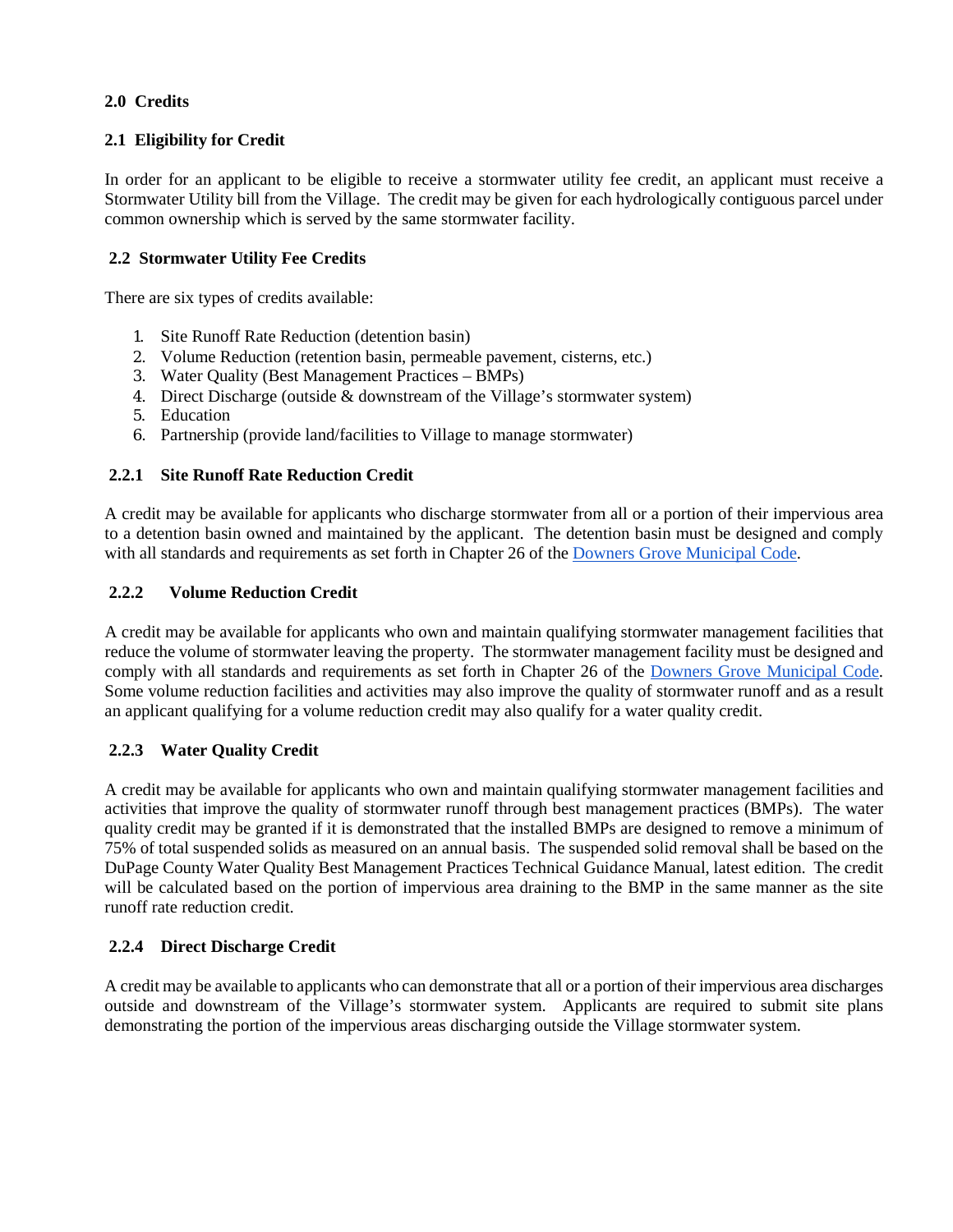### **2.2.5 Education Credit**

For private schools that are not tax-exempt that develop a lesson plan(s) and teach their students about stormwater management issues, the Village may provide an annual credit (per-student instructed) to schools that comply with the requirements.

The allowable education credit will be \$3.00 per student taught per year. To remain eligible for this credit, the applicant shall, on an annual basis, provide a copy of the lesson plan(s), demonstrate that the lesson plan(s) is (are) consistent with the educational content deemed appropriate by the U.S. EPA for stormwater education, and provide documentation of the number of students taught that year. This credit is limited to the number of students enrolled in the applicant's school at the time of the application. In no case will the credit exceed 100% of the total Stormwater Utility fee. The applicant will be required to submit documents outlined on the Education Credit Application Form, as may be amended from time to time, and any additional information deemed necessary by the Stormwater Administrator.

### **2.2.6 Partnership Credit**

A credit may be offered to applicants that operate in partnership with the Village to improve the overall stormwater system. These partnerships would include applicants who provide land and/or facilities for use by the Village to facilitate the management of stormwater. Applicants who form these partnerships may be eligible for up to 100% stormwater utility fee credit. The applicant will be required to submit documents outlined on the Partnership Credit Application Form, as may be amended from time to time, and any additional information deemed necessary by the Stormwater Administrator.

#### **2.3 Maximum Credit Amounts**

Table 1 presents the maximum credit available for each individual stormwater management activity.

| <b>Control Activity</b>           | <b>Stormwater Utility Fee Credit</b> |
|-----------------------------------|--------------------------------------|
| <b>Site Runoff Rate Reduction</b> | Up to $20\%$                         |
| <b>Volume Reduction</b>           | Up to $20\%$                         |
| <b>Water Quality</b>              | Up to $10\%$                         |
| Direct Discharge                  | Up to $50\%$                         |
| Education                         | Up to $100\%$                        |
| Partnership                       | Up to $100\%$                        |

*Table 1 - Stormwater Utility Fee Credits*

Except for Partnerships and Education credits, the maximum aggregate stormwater utility fee credit for any individual parcel is 50% of the gross billing amount regardless of how many individual credits for which the parcel qualifies. **A maximum credit of 100% of the stormwater utility fee is allowed** for Educational institutions and Partnerships.

The assessment for the control activities and credits must include an evaluation of the portion of the impervious area on the property that drains to the control facility.

An example is provided for clarification:

If 100% of impervious area drains to onsite detention basin(s) then the credit is 20%. Alternatively, if 80% of the impervious area drains to onsite detention, then 80% times 20% results in a 16% credit of the stormwater utility fee.

It is possible to have stormwater facilities that provide site runoff rate reduction, volume reduction, and water quality control thereby reaching a cumulative 50% credit.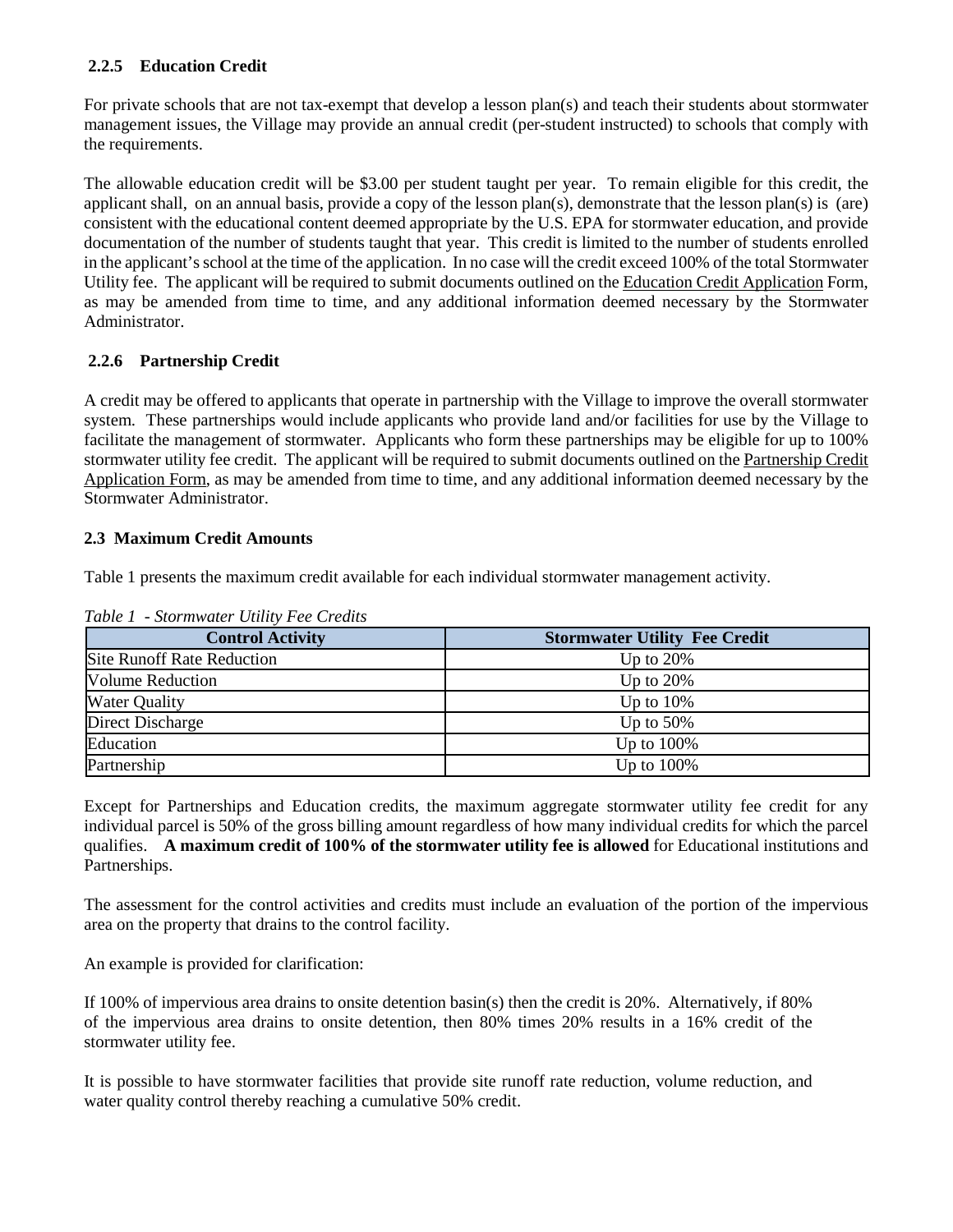#### **2.4 Stormwater Facility Maintenance**

The following stormwater facility maintenance activities are required for an applicant to be eligible for a stormwater utility fee credit. These activities are required to ensure that the facility performs as credited, complies with Village standards and State law, meets safety standards, and is not a public nuisance. Maintenance activities are required on all drainage structures related to the facility, including inlets, headwalls, velocity dissipaters, spillways, pipes, feeder channels, discharge channels, vegetation, etc. The party applying for or receiving a stormwater utility fee credit must demonstrate compliance with all applicable maintenance practices below that are relevant to the stormwater facility.

\* Debris and Litter Removal – Debris and litter removal shall be performed after storm events totaling approximately two inches over a 24-hour period or as needed in order to prevent the structure from clogging and failing and to prevent a public nuisance.

\* Erosion and Structural Repair – Side slopes, emergency spillways, and embankments shall be regraded, revegetated, compacted and/or installed or replenished with rip-rap to correct slumping or erosion problems that develop.

Mowing – Side slopes, embankments, emergency spillways, and other grassed areas of stormwater facilities shall be periodically mowed to prohibit woody growth. Native grasses, which are water-tolerant, pest-tolerant, and slow growing, are recommended.

No Blockages – Removal of any blockage from pipes, channels, spillways, inlets, and outlets shall be performed as needed to keep the facility in proper working condition.

Outlet Control – Maintain outlet control devised to ensure proper functioning in the control of stormwater velocities at the outlet of the stormwater facility. Revegetating and/or replenishing or reinstalling rip-rap may be required to correct erosion problems at the outlet of stormwater facility pipes.

\* Removal of Log Jams and Debris – All streams and ditches within the private stormwater facility shall be inspected periodically for blockages. If identified, the blockages and debris shall be removed as quickly as practicable.

Sediment Removal – Removal of sediment shall be performed as needed (or as required by the Village) to ensure proper working order of the facility and its related stormwater facility features (channels, pipes, etc.).

\* Structural Repairs and Replacement – Eventually, stormwater control structures will deteriorate and must be replaced. Structural damage to outlet structures (i.e. cracks, leaks, or failure) shall be repaired as soon as possible.

### **2.5 Annual Documentation Submittal for Credits**

Between April 1<sup>st</sup> and April 30th of each year documentation must be submitted to the Village to continue receiving a credit. The required documentation consists of the following:

\* Recently dated photographs showing the condition (including any known damage or disrepair) of a stormwater facility. For basins, these photos should include views where applicable of the outlet structure, all side slopes, vegetated shoreline zones, emergency spillway, overflow routes, and areas designed to catch sediment.

\* Records demonstrating that required maintenance activities and/or repairs have been completed.

Failure to submit the required documentation will result in the credit being forfeited. Reinstatement of a credit will require a full application submittal and fee.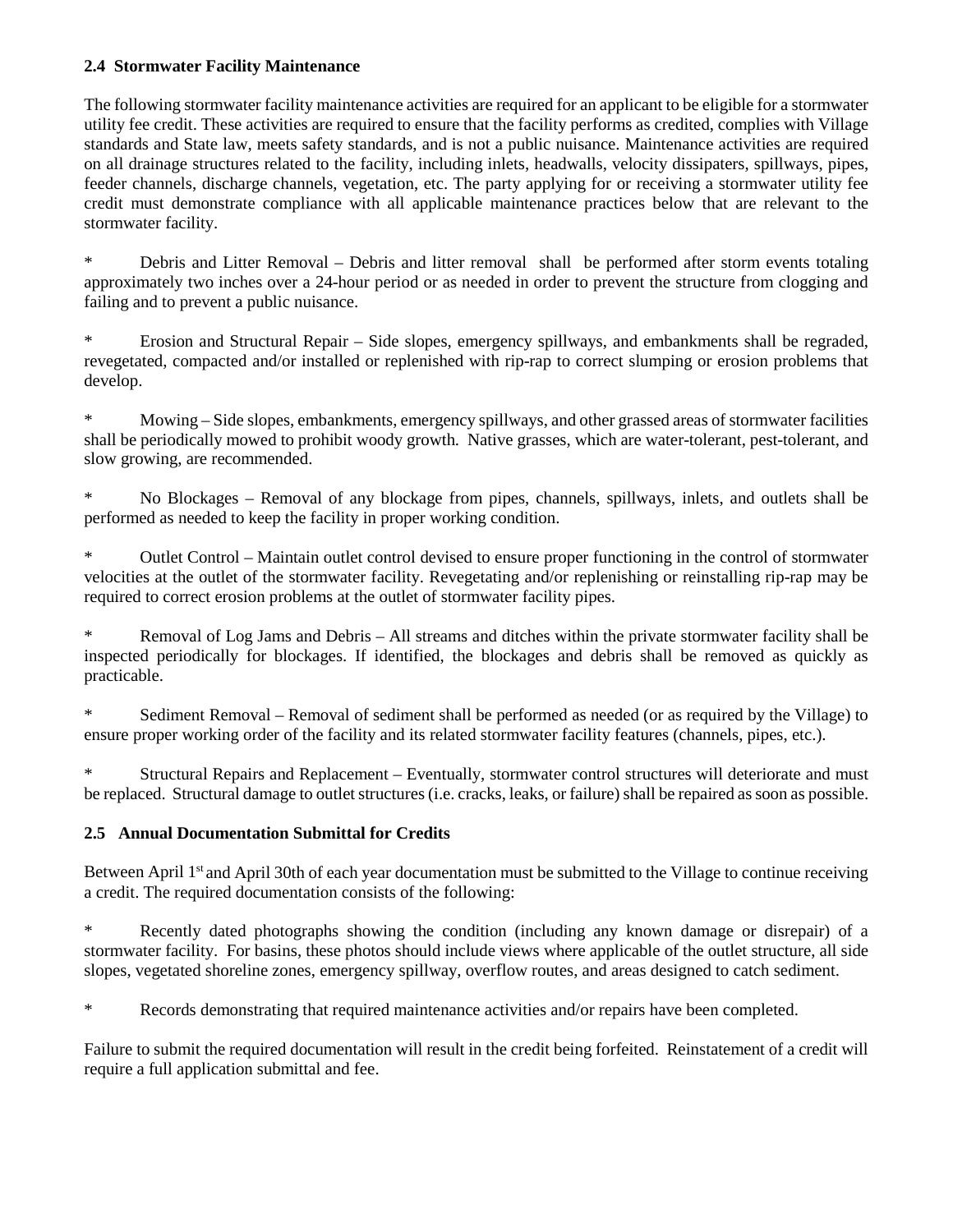#### **2.6 Credit Renewal**

Stormwater utility fee credits are provided for up to a maximum period of five years, subject to the requirements previously identified in this Manual. In order to continue to receive the credit in future years, *the applicant is required to submit a new stormwater credit application by October 1st* of the fifth year. It is the responsibility of the recipient to submit a new stormwater application along with the required documentation and fee to the Village and to do so in a manner that insures that the credit remains continuous. If the new application is not submitted, the credits will cease on October 1st of the fifth year and not be reinstated until the new application, required documentation and associated fee is submitted and approved.

#### **3.0 Incentives**

#### **3.1 Eligibility for Incentives**

A one-time incentive may be available for the purchase, construction, and installation of qualifying stormwater management facilities. In order for an applicant to be eligible to receive a stormwater utility fee incentive, an applicant must receive a Stormwater Utility bill from the Village. Incentives are offered on a first-come, firstserved basis dependent upon available funds allocated by the Village Council. The applicant will be required to submit documents outlined on the appropriate Stormwater Utility Fee Incentive Application Form and any additional information deemed necessary by the Stormwater Administrator.

#### **3.2 Stormwater Facility Incentives**

The following stormwater management facilities may be eligible for stormwater incentive funding:

#### **3.2.1 Rain Barrels**

Rain barrels are structures designed to intercept and store runoff from rooftops and thereby reduce peak stormwater discharge rates from properties. Stored water can be used to water gardens or lawns. A minimum rain barrel volume of 45 gallons is required and the maximum incentive per property is \$25.

#### **3.2.2 Rain Gardens**

A rain garden is a shallow depression that is planted with deeprooted native plants and grasses. Rain gardens are positioned near a stormwater source such as a roof drain, driveway, or sump pump location. Rain gardens reduce the peak stormwater discharge rates, the overall stormwater volume and improve stormwater quality by settling out suspended solids. Applicants who install rain gardens may be eligible for an incentive of \$300 per property. In order to qualify for the incentive, the rain garden must be a minimum of 100 square feet in size. Information on rain garden design and construction is available on th[e Village's](http://www.downers.us/res/stormwater-management) [website.](http://www.downers.us/res/stormwater-management)



#### **3.2.3 Permeable Pavement**

Permeable pavement is another tool to reduce stormwater runoff, and it can reduce flooding, increase water infiltration, recharge groundwater and improve water quality. The key to achieving the infiltration is to make sure the subbase aggregate thickness is designed to accommodate the subsoil conditions and anticipated loads. Applicants who install permeable pavement may be eligible for an incentive of \$300 per property. In order to qualify for the incentive, the permeable pavement must be a minimum of 100 square feet in size and installed on a subbase designed in accordance with the manufacturer's recommendations. The following is an example for illustrative purposes: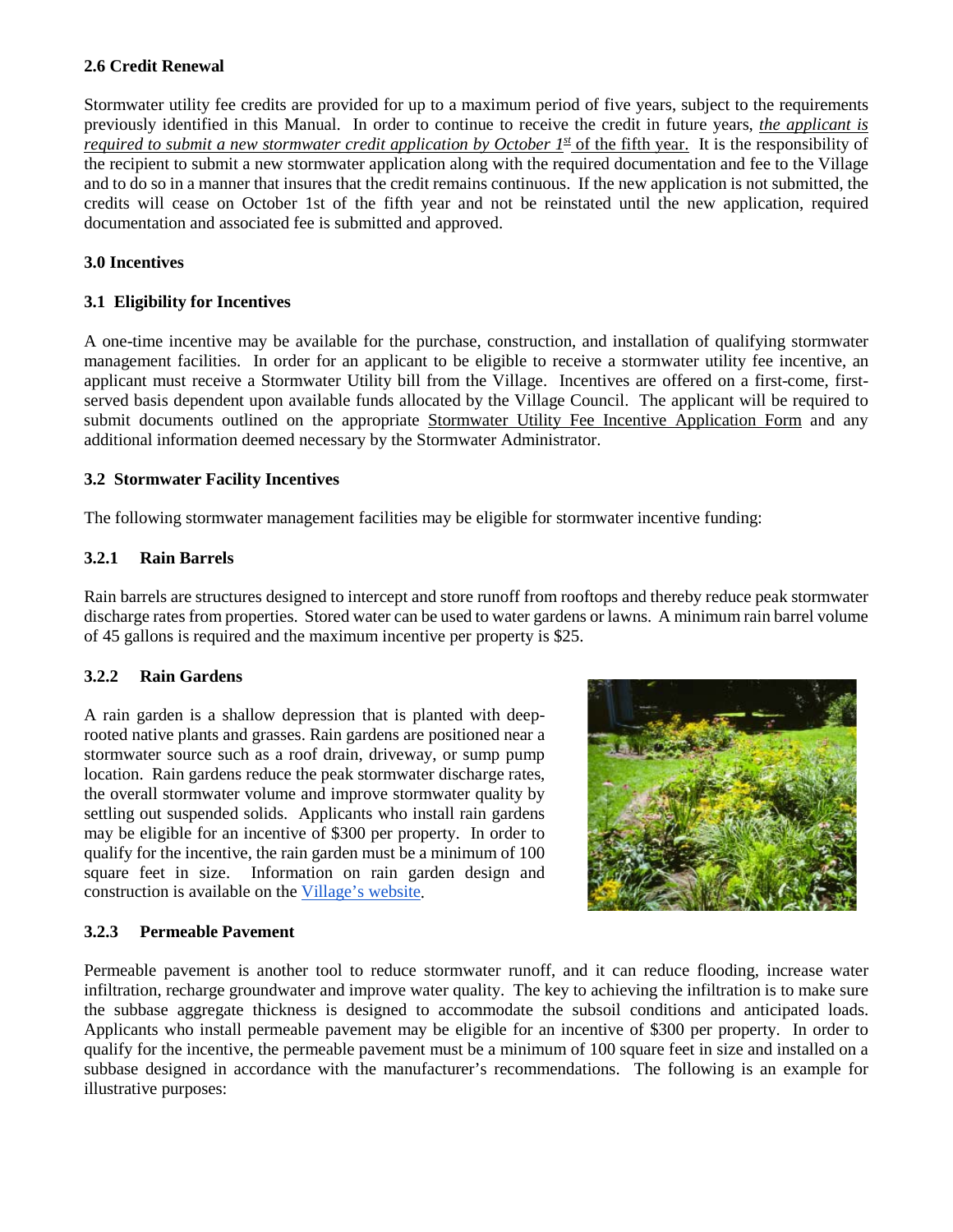

#### **3.2.4 Other Facilities**

Applicants who install other pre-approved stormwater facilities that reduce the total volume of stormwater, reduce the peak volume of stormwater and / or improve the quality of stormwater leaving the property may be eligible for an incentive for the costs of materials and construction of the stormwater facility up to a maximum of \$250 per property. Examples of such stormwater facilities include green roofs, cisterns, dry wells and other Best Management Practices.

#### **4.0 This Section Left Intentionally Blank**

#### **5.0 Administration**

#### **5.1 Right-of-Entry and Facility Inspections**

As a condition of receiving a stormwater utility fee credit or incentive, the owner of the parcel that contains the stormwater facility must agree to allow the Village unrestricted access to inspect the facility associated with the stormwater utility fee credit or incentive. Each applicant that has received a credit for a stormwater facility has the responsibility to inspect and repair their facility to ensure that it is functioning as credited. In addition, the Village reserves the right to inspect stormwater facilities receiving a credit or incentive at any time in order to verify that the facility is being maintained in accordance with Village Code standards, and that the condition of the stormwater facility is consistent with the documentation submitted by the stormwater utility fee creditor incentive recipient, and that the facility is operating as intended. If the field inspection proves that any of the annual documentation submitted for continuation of the credit is not accurate, or the facility is not maintained, or the facility is not operating as credited, then the credit will be forfeited. The party receiving the credit may be billed by the Village for credits improperly received.

#### **5.2 Application Procedure for Credit or Incentive**

An applicant will be required to submit documents outlined on the appropriate Stormwater Utility Fee Credit or Incentive Application Form, as may be amended from time to time and any additional information deemed necessary by the Stormwater Administrator. A \$300 non-refundable application fee must also be submitted with a Credit Application (not applicable for an Incentive Application).

The Stormwater Administrator will review the application for a credit or incentive, and will either grant or deny the requested credit or incentive within forty-five (45) days of receipt of a completed application and payment of any applicable fees.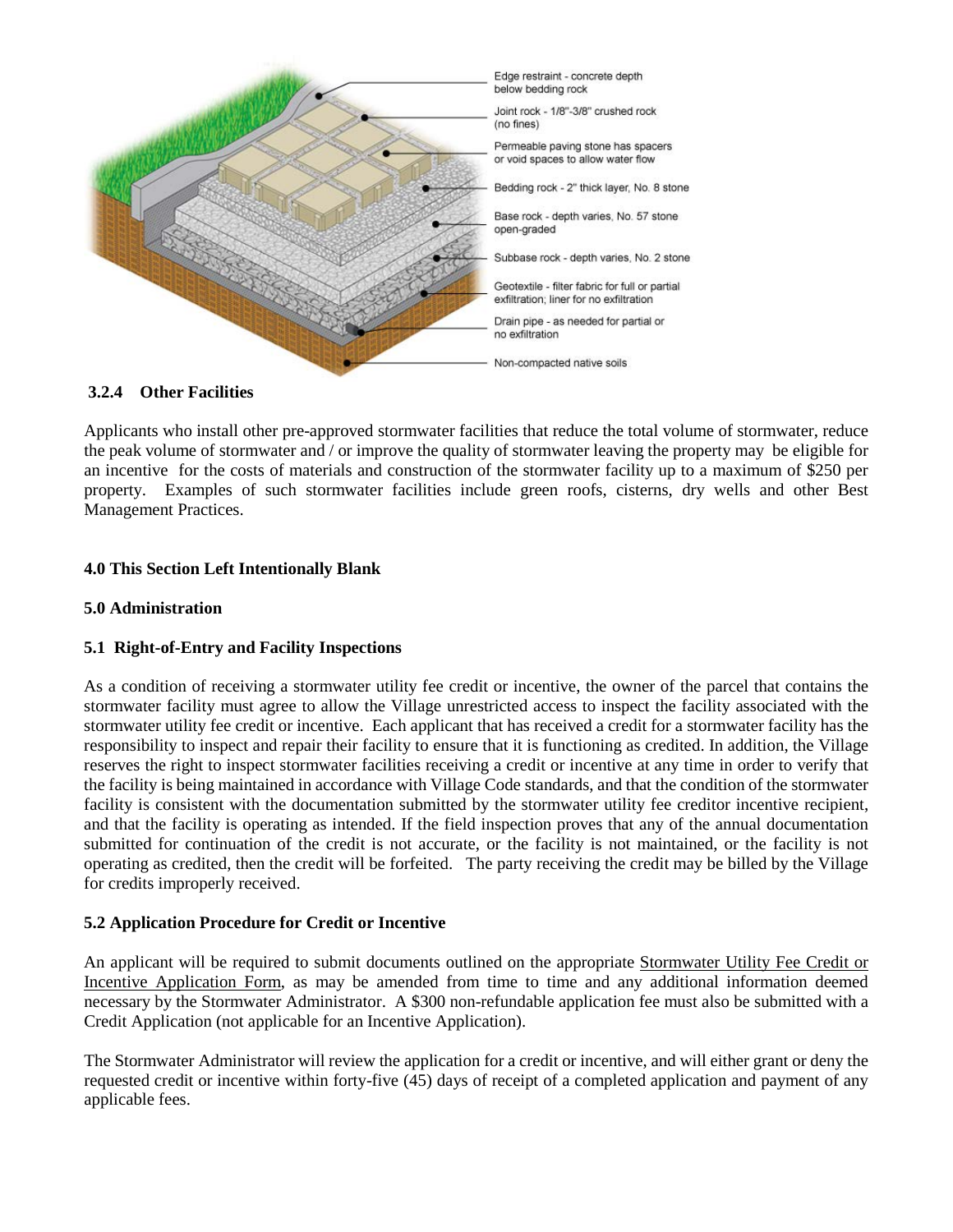An awarded credit or incentive will be applied to the applicant's next regularly generated bill after approval of the credit or incentive. If the application is denied, a letter explaining reasons for the denial will be provided to the applicant. The applicant has the right to appeal this decision in accordance with the procedures outlined inChapter 25 of the [Downers Grove Municipal Code.](http://www.downers.us/govt/municipal-code)

Applicants with past-due balances owed to the Village shall not be eligible to receive a stormwater utility fee credit or incentive.

#### **5.3 Indemnification**

In consideration for permission to construct, maintain, or install a stormwater facility, and by nature of applying for a stormwater utility fee credit or incentive, the applicant is hereby legally acknowledging and agreeing to the following:

After completion of the construction, maintenance, or installation by the applicant and approval by the Village, the construction, maintenance, or installation of a stormwater facility shall remain privately owned and maintained. It shall not be accepted by the Village, and shall not become a part of the maintenance program of the Village of Downers Grove Stormwater Utility. All maintenance responsibility and liability shall be and remain with the applicant, his personal representatives, heirs, grantees, successors and assigns.

Applicant, his personal representatives, heirs, grantees, successors and assigns shall indemnify and hold harmless the Village of Downers Grove, its officers, agents, and employees from any and all claims, actions, causes of action, judgments, damages, losses, costs, and expenses (including attorney's fees) arising out of or resulting from the construction, maintenance, installation, or operation of the stormwater facility .

This indemnification provision shall run with the real estate upon which the stormwater facility has been constructed or installed and shall be binding upon the applicant , his personal representatives, heirs, grantees, successors and assigns so long as the stormwater facility or any part of it shall be used by them. This provision shall be disclosed upon transfer of real estate. At such time as the stormwater facility shall cease to be so used, this provision shall immediately terminate.

#### **5.4 Appeals**

A parcel owner who is aggrieved by the classification of the parcel, the amount of impervious area, the calculation of the stormwater utility fee, or by the denial of a credit or incentive application may appeal the classification, calculation or denial in accordance with the provisions set forth in Section 25.69 of the Downers Grove Municipal Code.

#### **5.5 Questions**

#### **For questions regarding the Credit or Incentive Applications, Contact:**

Karen Daulton Lange, PE, CFM Village Engineer/Stormwater Administrator Phone: 630-434-5489 Public Works Department Email: KDLange@Downers.us 5101 Walnut Avenue Downers Grove, IL 60515-4074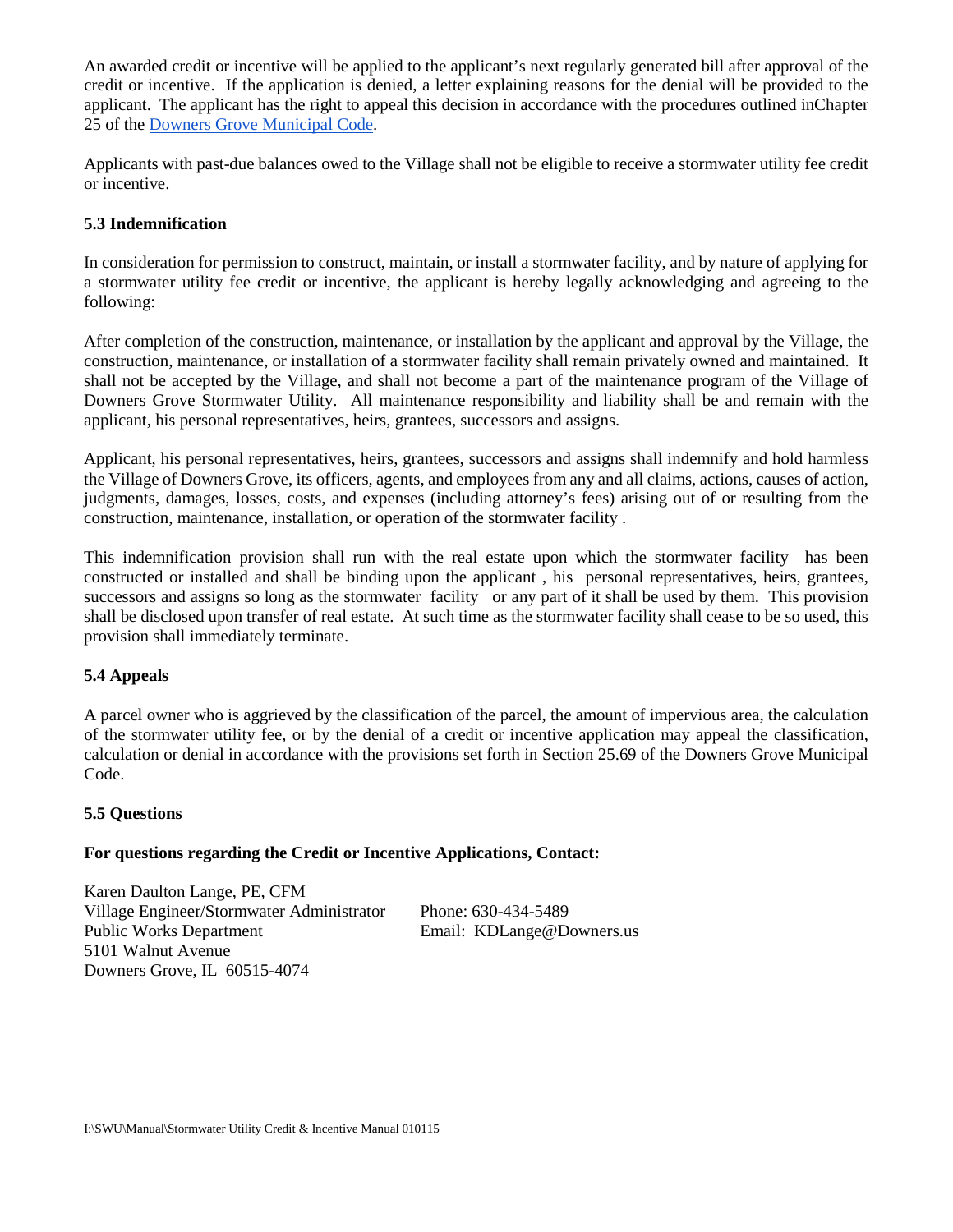

 Village of Downers Grove Department of Public Works 5101 Walnut Avenue Downers Grove, IL 60515 KDLange@Downers.us 630-434-5489

# **Stormwater Utility Fee Incentive Application Form**

Stormwater Utility users may be eligible for a one-time incentive for the purchase and construction/installation of qualifying stormwater facilities. This form and all requested information shall be submitted to the Department of Public Works in order to initiate an incentive disbursement.

# **INCENTIVE TYPE**

Incentive applied for: Rain Barrel [ ] Rain Garden [ ] (check all that apply) Permeable Pavement [ ] Other [ ]

# **PROPERTY INFORMATION**

# **APPLICATION REQUIREMENTS**

Please supply the requested information for the applicable incentives. Additional documentation may be required at the discretion of the Downers Grove Stormwater Administrator:

# **Rain Barrel**

- [ ] Rain Barrel size in gallons (min. 45)
- [] Photo of rain barrel installed at property

# **Rain Garden**

- [ ] Sketch showing location & dimensions of rain garden (min. 100 SF)
- [] Photo of rain garden installed at property

# **Permeable Pavement**

- [] Sketch showing location & dimensions of permeable pavement
- [] Photo of permeable pavement installed at property
- [ ] Proof of payment

# **Other**

[] Description, photos, catalog cuts, proof of payment, and any other applicable information on installed stormwater facility that reduces the total volume of stormwater, reduces the peak volume of stormwater and/or improves the quality of stormwater leaving the property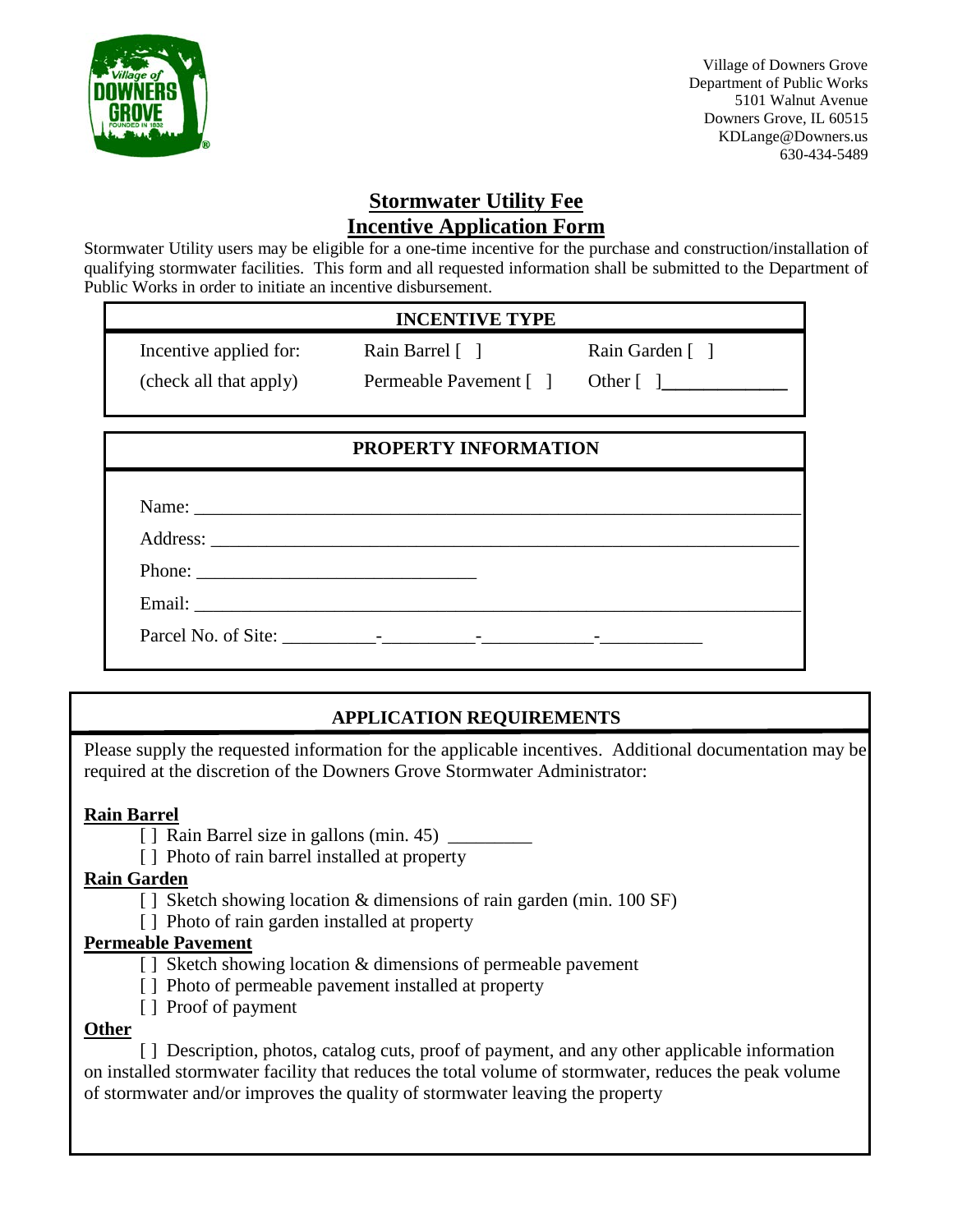*Continued – Stormwater Utility Fee Incentive Application form*

Site Address

Signature of Property Owner Date

 $\overline{\phantom{a}}$  , and the set of the set of the set of the set of the set of the set of the set of the set of the set of the set of the set of the set of the set of the set of the set of the set of the set of the set of the s

*I hereby state that the above information is true to the best of my knowledge and acknowledge that any attempt to purposely supply incorrect information may result in denial of the incentive application, elimination of any incentive granted, and restitution of previous incentives. I further understand and agree to the provisions in the Stormwater Credit and Incentive Manual, including but not limited to Section 5.3 regarding indemnification of the Village.* 

\_\_\_\_\_\_\_\_\_\_\_\_\_\_\_\_\_\_\_\_\_\_\_\_\_\_\_\_\_\_\_\_\_\_\_\_\_\_\_\_\_\_\_\_\_\_\_\_\_\_\_\_\_\_\_\_\_\_\_\_\_\_\_\_\_\_\_\_\_\_\_\_\_\_\_\_\_\_\_\_\_\_\_\_\_\_\_\_

#### FOR STAFF USE ONLY

| <b>SUMMARY INCENTIVE INFORMATION</b>                                                                                                                                  |
|-----------------------------------------------------------------------------------------------------------------------------------------------------------------------|
| Rain barrel \$25 incentive per property \$<br>Rain garden \$300 incentive per property \$                                                                             |
| Permeable Pavement* \$300 incentive per property \$                                                                                                                   |
| Other maximum \$250 incentive per property \$                                                                                                                         |
| <b>TOTAL INCENTIVE: \$</b>                                                                                                                                            |
|                                                                                                                                                                       |
| *Permeable pavement must include an engineered sub-base designed to accommodate the subsoil<br>conditions and anticipated loads per the manufacturer's specifications |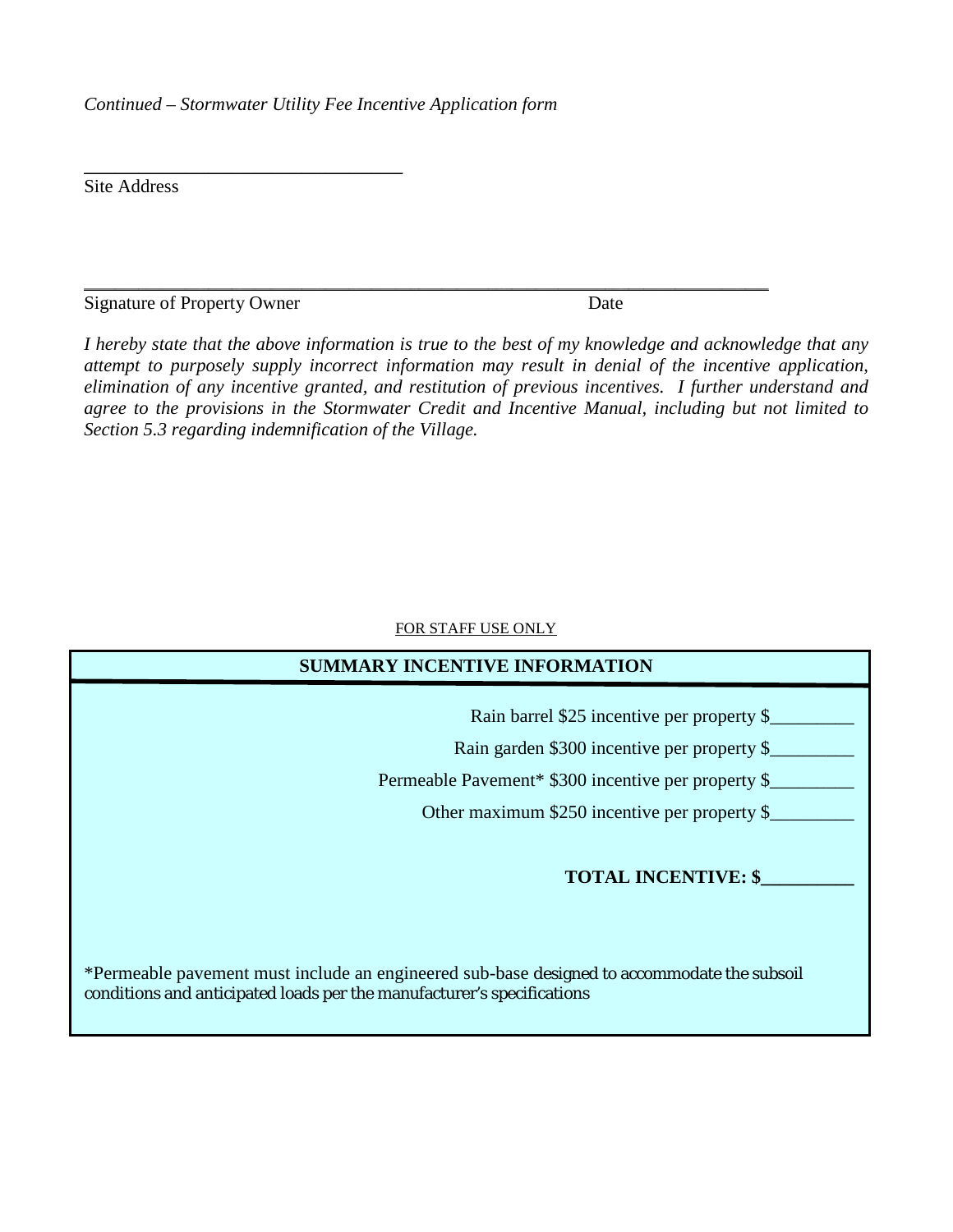

Village of Downers Grove Department of Public Works 5101 Walnut Avenue Downers Grove, IL 60515 KDLange@Downers.us 630-434-5489

# **Stormwater Utility Fee Stormwater Facility - Credit Application Form**

Stormwater Utility users may be eligible for an ongoing credit for the construction, operation, and maintenance of approved stormwater facilities. This form and all requested information shall be submitted to the Department of Public Works in order to initiate a Credit review.

|                       |                                                                                                      | <b>CREDIT TYPE</b>                                                                                                                                                                                                                                                                                                                  |                                                 |
|-----------------------|------------------------------------------------------------------------------------------------------|-------------------------------------------------------------------------------------------------------------------------------------------------------------------------------------------------------------------------------------------------------------------------------------------------------------------------------------|-------------------------------------------------|
|                       | Credit applied for:<br>(check all that apply)                                                        | Site Runoff Rate Reduction [ ]<br>Water Quality [ ]                                                                                                                                                                                                                                                                                 | Volume Reduction [ ]<br>Direct Discharge [ ]    |
|                       |                                                                                                      | PROPERTY INFORMATION                                                                                                                                                                                                                                                                                                                |                                                 |
|                       | <b>Property Owner Information</b>                                                                    |                                                                                                                                                                                                                                                                                                                                     | Applicant Information (if different from owner) |
| Name:                 | <u> 1989 - Johann Barn, fransk politik formuler (d. 1989)</u>                                        |                                                                                                                                                                                                                                                                                                                                     |                                                 |
|                       |                                                                                                      |                                                                                                                                                                                                                                                                                                                                     |                                                 |
|                       |                                                                                                      |                                                                                                                                                                                                                                                                                                                                     |                                                 |
|                       |                                                                                                      |                                                                                                                                                                                                                                                                                                                                     |                                                 |
|                       |                                                                                                      |                                                                                                                                                                                                                                                                                                                                     |                                                 |
|                       |                                                                                                      |                                                                                                                                                                                                                                                                                                                                     |                                                 |
|                       |                                                                                                      |                                                                                                                                                                                                                                                                                                                                     |                                                 |
|                       |                                                                                                      | (attach any additional Parcel Numbers to this application)                                                                                                                                                                                                                                                                          |                                                 |
|                       |                                                                                                      | Description of stormwater facility for which applicant is seeking credit:                                                                                                                                                                                                                                                           |                                                 |
|                       |                                                                                                      |                                                                                                                                                                                                                                                                                                                                     |                                                 |
|                       |                                                                                                      |                                                                                                                                                                                                                                                                                                                                     |                                                 |
|                       |                                                                                                      |                                                                                                                                                                                                                                                                                                                                     |                                                 |
|                       |                                                                                                      | <b>APPLICATION REQUIREMENTS</b>                                                                                                                                                                                                                                                                                                     |                                                 |
| $\ast$<br>$\ast$<br>∗ | discretion of the Downers Grove Stormwater Administrator:<br>\$300.00 non-refundable application fee | The following information is required for the above credit applications – additional documentation may be required at the<br>A scaled engineering site plan including, but not limited to, the following:<br>Survey with 1 foot contour elevations (completed within 2 years of the date of credit application), including property |                                                 |
| lines<br>$\ast$       |                                                                                                      | Identification of all pervious and impervious areas, site $\&$ impervious area draining to pond/offsite                                                                                                                                                                                                                             |                                                 |

- \* Special Management Area Limits (Floodway, Floodplain, Wetland, Wetland Buffer, LPDA)
- \* A signed Operation and Maintenance Plan to ensure the ongoing functionality of the Stormwater Facility (including name, phone number, and email address for those responsible for continued O&M)
- \* A statement from a Professional Engineer (registered in the State of Illinois) indicating that the Stormwater Facility meets one or more of the requirements for Stormwater Utility Fee Credits as outlined in the Stormwater Credit and Incentive Manual

\* The statement shall identify each category for which the applicant is seeking credit and provide a brief description include supporting calculations for requested credits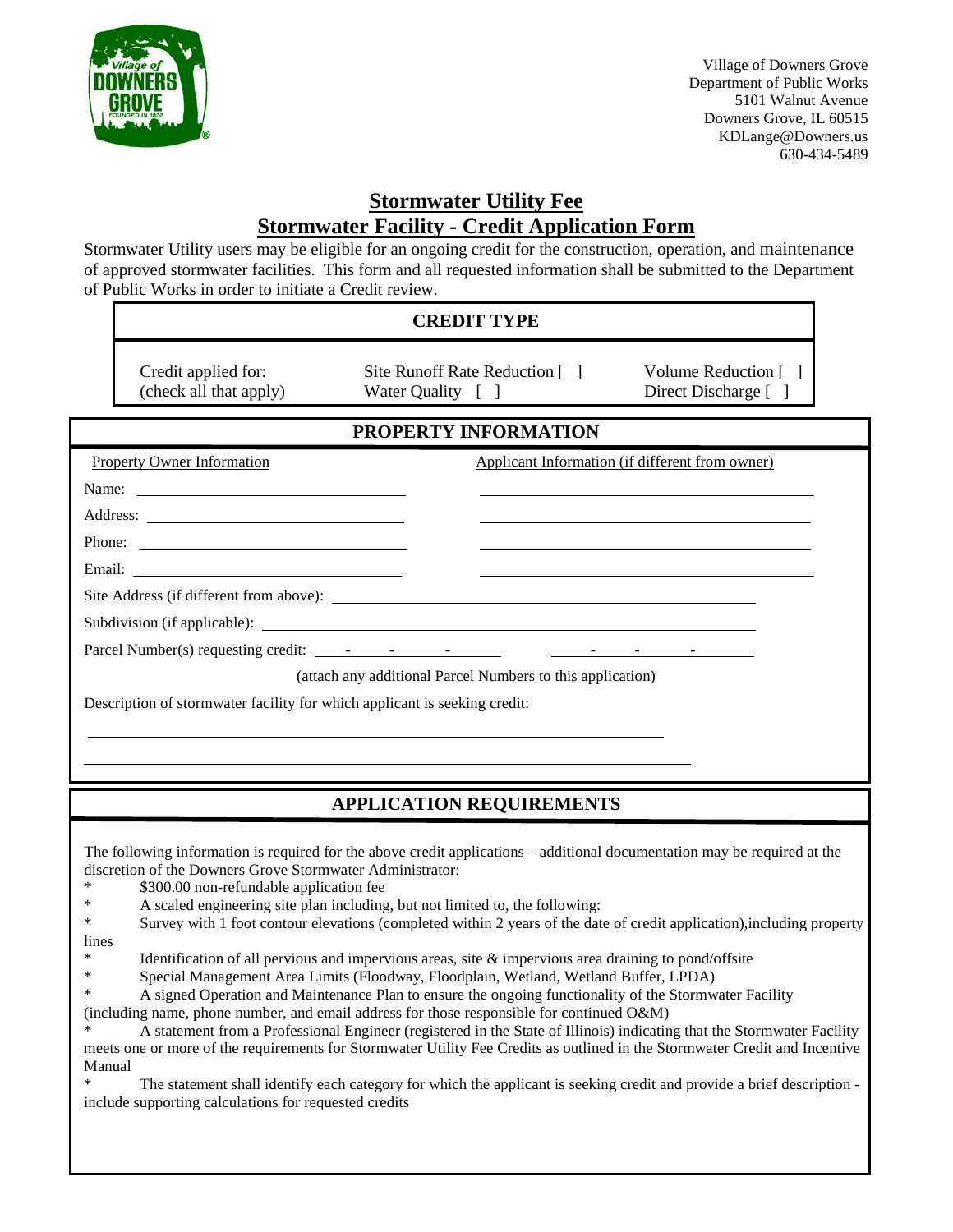

*Continued – Stormwater Facility Credit Application Form*

| Site Addres                 |      |
|-----------------------------|------|
| Signature of Applicant      | Date |
|                             |      |
| Signature of Property Owner | Date |

*I hereby state that the above information is true to the best of my knowledge and acknowledge that any attempt to purposely supply incorrect information may result in denial of the credit application, elimination of any credits currently in effect, and forfeiture of all credit application fees. I further understand and agree to the provisions of the Stormwater Credit and Incentive Manual, including but not limited to Section 5.3 regarding indemnification of the Village.* 

### FOR STAFF USE ONLY

| <b>FUTURE KEY DATES</b>                                                                                                                                                              |  |
|--------------------------------------------------------------------------------------------------------------------------------------------------------------------------------------|--|
| Between April 1st and April 30th of each year documentation must be submitted to the Village to continue receiving<br>a credit.                                                      |  |
| YEAR 1 Annual Documentation Submittal Due between April 1-30, 20                                                                                                                     |  |
| YEAR 2 Annual Documentation Submittal Due between April 1-30, 20                                                                                                                     |  |
| YEAR 3 Annual Documentation Submittal Due between April 1-30, 20                                                                                                                     |  |
| YEAR 4 Annual Documentation Submittal Due between April 1-30, 20                                                                                                                     |  |
| YEAR 5 Annual Documentation Submittal Due between April 1-30, 20                                                                                                                     |  |
| In order to continue to receive the credit in future years, the applicant is required to submit a new stormwater credit<br>application by October $1_{\text{st}}$ of the fifth year. |  |
| <b>NEXT APPLICATION DUE: OCTOBER 1, 20</b>                                                                                                                                           |  |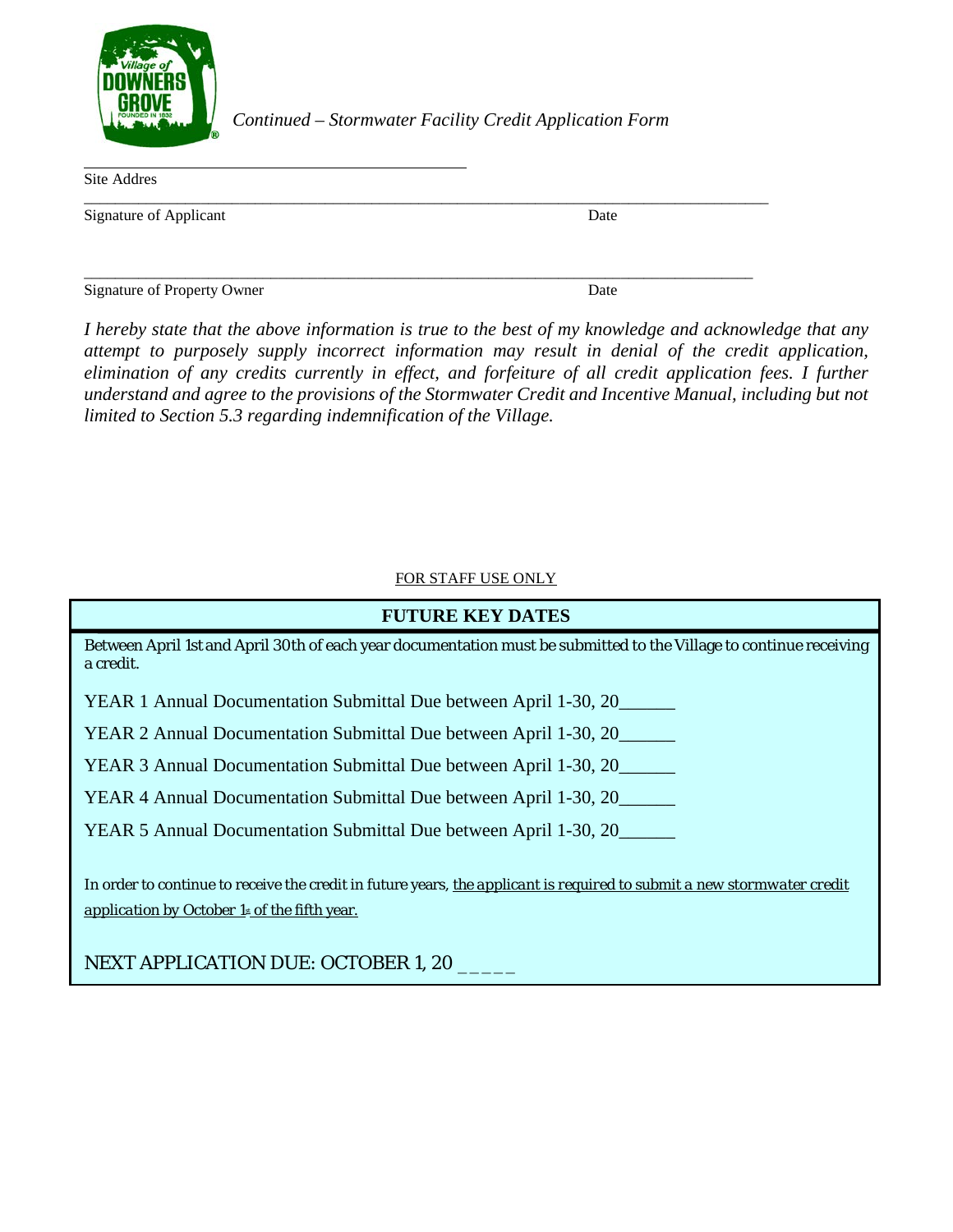Village of Downers Grove Department of Public Works 5101 Walnut Avenue Downers Grove, IL 60515 KDLange@Downers.us 630-434-5489

# **Stormwater Utility Fee Education Credit Application Form**

Stormwater Utility users may be eligible for an ongoing credit for the education of students in the field of stormwater. This form and all requested information shall be submitted to the Department of Public Works in order to initiate a Credit review.

# **GENERAL INSTRUCTIONS**

This credit is only available to public and private schools providing a curriculum that includes education on stormwater quality & pollution prevention. The credit represents a once-per-year credit, and must be applied for on an annual basis. The Applicant must include the minimum following materials with this application:

- Copy of lesson plan(s) used to educate students on stormwater quality  $\&$  pollution prevention
- \$300 non-refundable application fee

# **PROPERTY INFORMATION**

Name of school or school district: \_\_\_\_\_\_\_\_\_\_\_\_\_\_\_\_\_\_\_\_\_\_\_\_\_\_\_\_\_\_\_\_\_\_\_\_\_\_\_\_\_\_\_\_\_\_\_\_\_\_\_\_

Address:

i

Key Contact Person for storm water quality curriculum:

Contact Phone:

Contact Email:

Total number of students currently enrolled: \_\_\_\_\_\_\_\_\_\_\_\_\_\_\_\_\_\_\_\_\_\_\_\_\_\_\_\_\_\_\_\_\_\_\_

# **SUMMARY CREDIT INFORMATION**

| Total Credit Requested (multiply [1] x [2]) \$_____________ (annual credit)* |
|------------------------------------------------------------------------------|
|                                                                              |
|                                                                              |
|                                                                              |
| Date                                                                         |

*supply incorrect information may result in denial of the credit application, elimination of any credits currently in effect, and forfeiture of all credit application fees. I further understand and agree to the provisions of the Stormwater Credit and Incentive Manual, including but not limited to Section 5.3 regarding indemnification of the Village.*